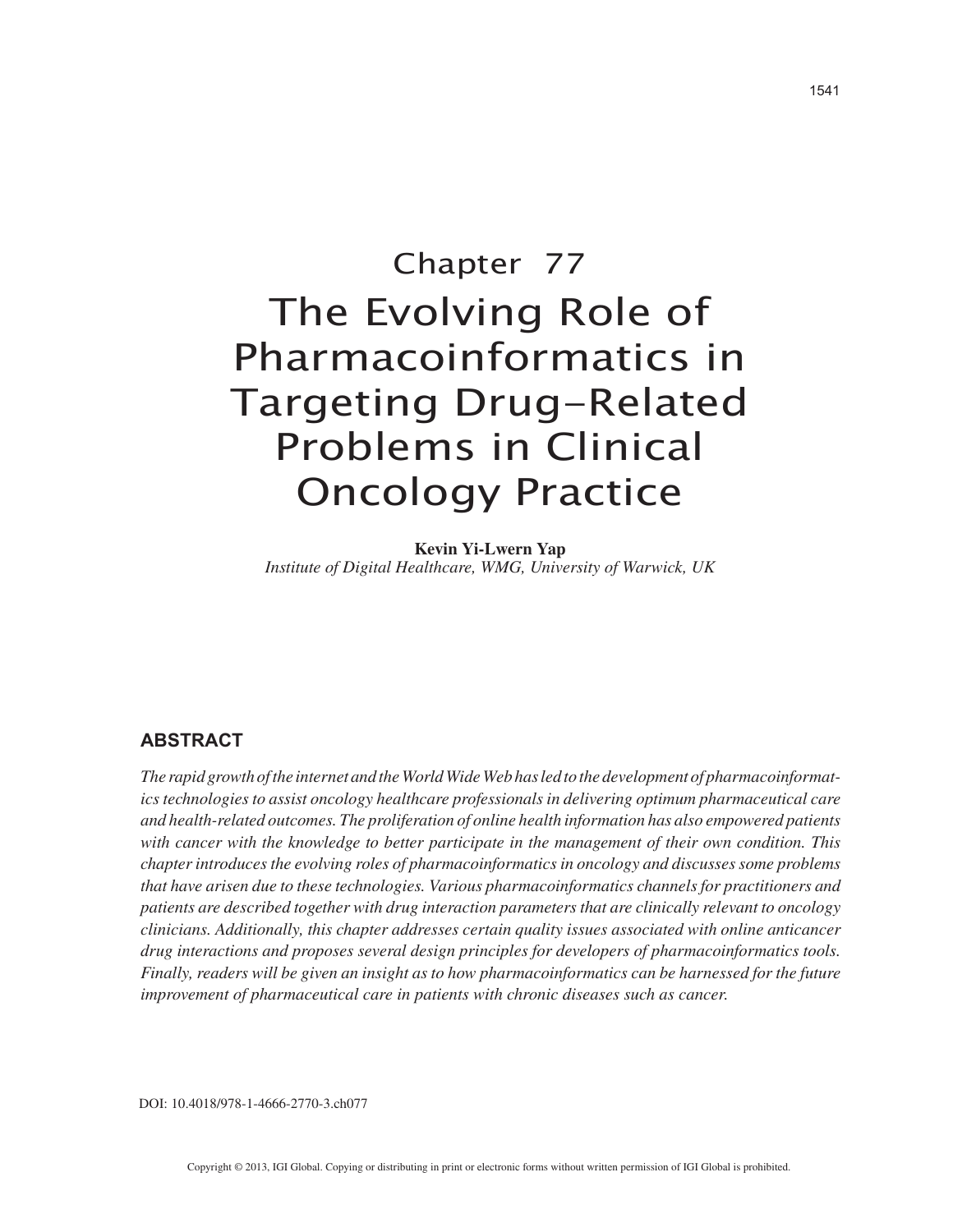### **INTRODUCTION**

The practice of pharmaceutical care forms the cornerstone of any health science discipline which concerns itself with the rational use of drugs. Its concept combines a careful blend of caring orientation with specialized therapeutic knowledge, experiences, and judgments, so as to ensure optimal medication-related outcomes (American College of Clinical Pharmacy, 2005; American Society of Hospital Pharmacists, 1993). These outcomes include the prevention or cure of diseases, elimination or reduction of symptoms, and slowing or arresting of disease processes (American Society of Hospital Pharmacists, 1993). Healthcare professionals, particularly clinical pharmacists, apply their knowledge and understanding of evidence-based therapeutic guidelines, evolving sciences and relevant ethical, social and economic principles so as to provide optimal medication therapy management in direct patient care settings. Clinical researchers, on the other hand, aim to contribute to new knowledge which improves the patients' health and quality of life (American College of Clinical Pharmacy, 2005).

Pharmaceutical care is essential in helping patients make the best use of their medications, and is applicable and achievable in any practice setting. It involves identifying, solving and preventing potential or actual drug-related problems with regards to a patient's drug therapy (American Society of Hospital Pharmacists, 1993; Westerlund, Almarsdóttir, & Melander, 1999). There are a number of definitions to drug-related problems, but in essence, they can be easily understood as events or circumstances involving drug therapies that can actually or potentially interfere with the desired health outcomes for patients (American Society of Hospital Pharmacists, 1993; van Mil, Westerlund, Hersberger, & Schaefer, 2004). The Pharmaceutical Care Network Europe Foundation classifies drug-related problems in terms of problems and causes (Table 1) (Pharmaceutical Care Network Europe, 2006). The former classification identifies the drug-related problems in terms of dosing, drug use and drug choice problems, as

| Drug-related problem              | <b>Meaning</b>                                                                                          |
|-----------------------------------|---------------------------------------------------------------------------------------------------------|
| <b>Classification by Problems</b> |                                                                                                         |
| Adverse reaction(s)               | Patient suffers from an adverse drug event.                                                             |
| Drug choice problem               | Patient gets or is going to get a wrong or no drug for his/her disease and/or condition.                |
| Dosing problem                    | Patient gets more or less than the amount of drug he/she requires.                                      |
| Drug use problem                  | Wrong or no drug taken/administered.                                                                    |
| Drug Interactions                 | There is a manifest or potential drug-drug, drug-food or drug-herb interaction.                         |
| Other                             | Other types of drug-related problems.                                                                   |
| <b>Classification by Causes</b>   |                                                                                                         |
| Drug/dose selection               | Cause is related to selection of drug and/or dosage schedule.                                           |
| Drug use process                  | Cause is related to the way patient uses the drug, in spite of proper dosage instructions on the label. |
| Information                       | Cause is related to an absence or misinterpretation of information.                                     |
| Patient                           | Cause is related to personality or behavior of patient.                                                 |
| Logistics                         | Cause is related to the logistics of the prescribing or dispensing mechanism.                           |
| Other                             | Other causes of drug-related problems.                                                                  |

*Table 1. Classification of drug-related problems (adapted with modification from the Pharmaceutical Care Network Europe, 2006)*